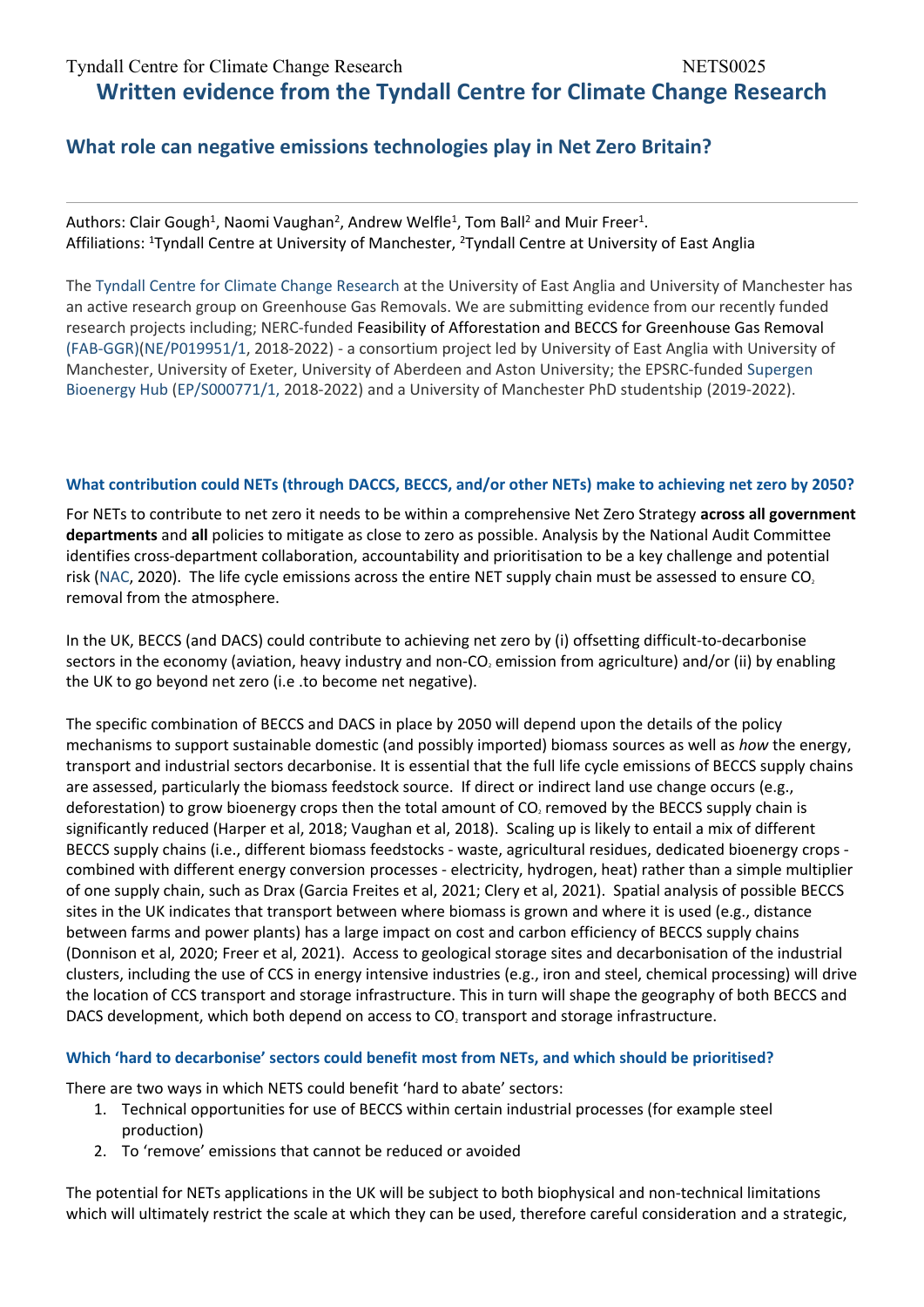coordinated approach to the use of emissions offsetting is essential. Care should be taken to avoid 'unplanned substitution' ([BEIS](https://assets.publishing.service.gov.uk/government/uploads/system/uploads/attachment_data/file/1026494/ggr-cfe-summary-of-responses.pdf) [Greenhouse](https://assets.publishing.service.gov.uk/government/uploads/system/uploads/attachment_data/file/1026494/ggr-cfe-summary-of-responses.pdf) [Gas](https://assets.publishing.service.gov.uk/government/uploads/system/uploads/attachment_data/file/1026494/ggr-cfe-summary-of-responses.pdf) [Removals,](https://assets.publishing.service.gov.uk/government/uploads/system/uploads/attachment_data/file/1026494/ggr-cfe-summary-of-responses.pdf) [Summary](https://assets.publishing.service.gov.uk/government/uploads/system/uploads/attachment_data/file/1026494/ggr-cfe-summary-of-responses.pdf) [of](https://assets.publishing.service.gov.uk/government/uploads/system/uploads/attachment_data/file/1026494/ggr-cfe-summary-of-responses.pdf) [Responses](https://assets.publishing.service.gov.uk/government/uploads/system/uploads/attachment_data/file/1026494/ggr-cfe-summary-of-responses.pdf) [to](https://assets.publishing.service.gov.uk/government/uploads/system/uploads/attachment_data/file/1026494/ggr-cfe-summary-of-responses.pdf) [the](https://assets.publishing.service.gov.uk/government/uploads/system/uploads/attachment_data/file/1026494/ggr-cfe-summary-of-responses.pdf) [Call](https://assets.publishing.service.gov.uk/government/uploads/system/uploads/attachment_data/file/1026494/ggr-cfe-summary-of-responses.pdf) [for](https://assets.publishing.service.gov.uk/government/uploads/system/uploads/attachment_data/file/1026494/ggr-cfe-summary-of-responses.pdf) [Evidence\)](https://assets.publishing.service.gov.uk/government/uploads/system/uploads/attachment_data/file/1026494/ggr-cfe-summary-of-responses.pdf) as a result of voluntary offsetting. This should incorporate a full life cycle approach across the economy which recognises that all sectors will have a 'hard-to-abate' element. Given the costs and limitations of NETs, fairness, transparency and a whole economy perspective is needed to ensure NETs are prioritised appropriately. The risk is that certain sectors or industries lower their mitigation ambition and use NETs to continue with high emitting activities.

# At what technological stage are current NETs, and what is the likely timeframe that will allow NETs to be **operational at scale in the UK?**

Land-based NETs, afforestation, agroforestry, soil carbon sequestration, habitat restoration are all available today and require supporting policies and incentives to scale up in the UK, recognising the multiple benefits which these approaches bring.

Not all the component parts for a full BECCS supply chain are available for immediate deployment in the UK; BECCS depends on having CCS infrastructure in place. Optimising the location and configuration of BECCS supply chains could have a significant impact on the carbon removal performance (Freer et al, 2021). There are a variety of BECCS supply chains configurations at different stages of technology readiness (TRL). Supply chains with potential higher efficiencies (e.g., gasification) are at lower TRLs (Garcia Freites et al, 2021).

### What are, and have been, the barriers to further development of NETs? How can such barriers be overcome?

Land availability, including suitability, ownership and competition with other uses, is a dominant barrier to deployment for BECCS, afforestation and other land-based NETs. Other barriers to deployment include political leadership, effective policy to incentivise NETs and lack of consideration of fairness and competing human needs in current decision-making processes (Forster et al, 2020; Waller et al, 2020; Clery et al, 2021).

Non-technical barriers such as political appetite for NETs and using effective policy to incentivise NETs are going to be critical to the deployment of NETs (Forster et al, 2020; Waller et al, 2020; Clery et al, 2021). For NETs deployment to be effective and sustainable, explicit consideration of the social, political and equity issues (e.g., justice and ethics, social trade-offs and implications, competing human needs and values, leadership and political will) is essential. Our analysis found that these dimensions are routinely excluded from climate assessments and thus decision-making processes - and as a result can be considered current constraints to fair and equitable deployment of these technologies (Forster et al., 2020, Gough & Mander, 2019).

With the net zero framing and the refocus and redesign of agricultural and farming policies post Brexit, the policy landscape relating to land use and land-based solutions has become increasingly complex. Multiple initiatives and overlapping policy frameworks which impact on land-based carbon removal potential present a challenge to delivering a clear coordinated strategy which can deliver quantifiable, verified carbon removal.

### What are the trade-offs between availability of land and availability of sustainable biomass to make NETs a **viable option in and beyond the UK?**

As bioenergy is increasingly included within energy strategies the scale of biomass resources required to balance future fuel demands will also increase. Where strategies are developed on use of dedicated energy crops, this may also increase pressure on land. Risk of detrimental sustainability impacts linked to bioenergy may also grow as the scale of resource production/ collection/ harvesting/ mobilisation increases. These risks may be intensified further as some of the regions with the greatest biomass demands have comparatively low resource availability, and trends towards longer more complex international supply chains can already be observed (Welfle, 2017). These sustainability risks have the potential to be exasperated by the growing distances between the resources and supply chains, and the feedstock purchasers and bioenergy plant operators (Welfle et al, 2020; Röder et al, 2019).

Dedicated biomass and energy crop resources grown on UK lands are identified in many studies as providing a valuable potential opportunity for the future UK bioenergy sector. Studies such as Welfle et al (2014) identified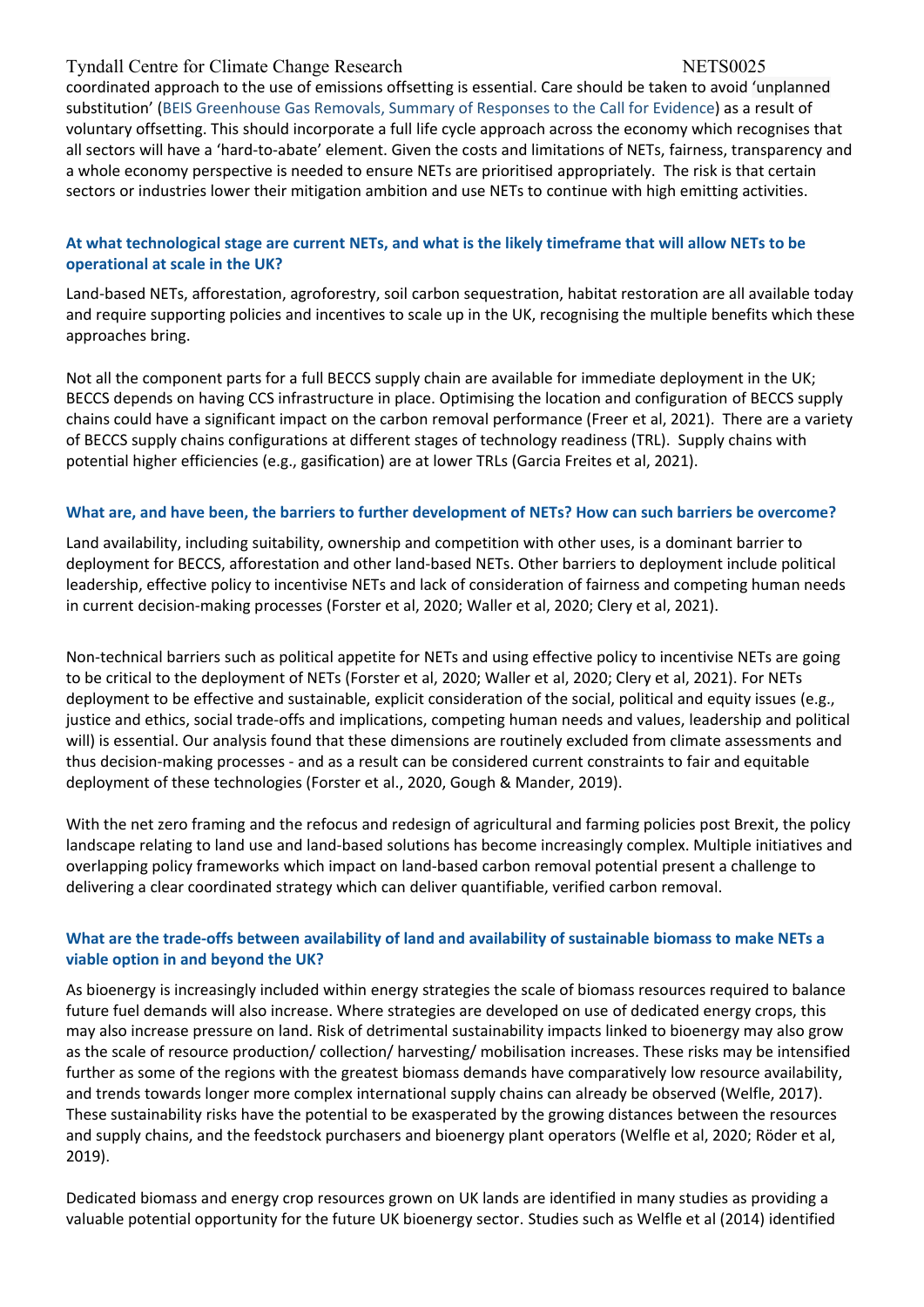that UK lands could provide >31 Mt of grown resource for the sector by 2050 (Welfle, et al 2014). The standout driver influencing the availability of these resources was identified as the utilisation of available lands dedicated for its growth. The analysis also highlighted that this resource opportunity is highly underutilised - concerted efforts are required to incentivise and reduce the barriers preventing use of lands for biomass production.

The primary sustainability risks for bioenergy as identified by the European Commission when developing the sustainability framework of REDII were: i) biogenic CO, and supply chain emissions, ii) impacts on biodiversity, soil and air quality, iii) efficiency of installations, and iv) administrative burden costs (European Commission, 2016). A range of methods and approaches have been developed to regulate, assess and monitor bioenergy sustainability performances. However, legislation focuses heavily on issues of GHG emissions savings, and protection of land biodiversity and carbon sinks - all vital sustainability issues. Current research by the UK Supergen Bioenergy Hub identifies that sustainability of bioenergy covers far more issues than those targeted within legislation – where land, carbon and biodiversity are prioritised. Legislation focuses on preventing the perceived greatest risks. However, it is within many of the wider sustainability themes where bioenergy can provide the greatest benefits jobs, infrastructure, ecosystem services, products for the bioeconomy, economic stimulation for wider sectors etc. There is therefore also a strong argument to also develop frameworks to maximise benefits gained (Welfle & Röder, *in review*).

Globally there are increasing pressures on the availability of land for the production of biomass due to an increasing requirement for agricultural land to support growing populations and the need to conserve forests and the ecosystem services they provide. Sustainable biomass production includes the conservation of forests, so options for increasing available land globally lie mostly within the food system. Land can be freed from the foodsystem through intensification of pasture, closing crop yield-gaps, reducing wasted food, or reducing animal product consumption, especially ruminants (Ball et al, *in review*).

# **What other drawbacks for the environment and society would need to be overcome to make NETs operational?**

Our research suggests that a responsible development approach would explicitly take account of social and political dimensions, and wider trade-offs associated with NETs, systematically as part of any appraisal or feasibility assessment, not as a separate 'add-on' to a technical or narrow 'public acceptability' framing (Gough & Mander, 2019; Waller et al, 2020). To date, evidence for the feasibility of GGRs is largely provided by technoeconomic expertise. Our research suggests that limited public engagement with GGRs may not necessarily represent only a lack of public awareness but can also plausibly reflect decisions of concerned groups to disengage from debates framing GGRs as solutions to climate change (Waller et al, 2020). There is a strong policy distinction between 'engineered' (i.e. BECCS) and 'natural' or land-based NETs (i.e. afforestation) but our analysis finds this distinction is used more flexibly in practice and does not map neatly onto public and other stakeholder engagement with BECCS and afforestation (Waller et al, 2021).

Environmental and social 'drawbacks' will be highly case specific - depending upon what is deployed and how deployment is managed and governed. This includes the supply chain configuration, scale, locational and siting issues and as well as wider issues relating to justice. These issues should be understood and accommodated within the planning, incentivisation and regulation of NETs as they are deployed and the industry expansion.

# Given the proposed role of NETs in climate change modelling, is there a danger of over-reliance on these **technologies in net zero strategies?**

There is a danger of over-reliance on these technologies in net zero strategies as the oversimplification necessary to represent NETs in future scenarios cannot capture well the complexity, interconnections and broader objectives that may limit the development of NETs. Social and political factors are important but poorly represented by these models of global economy and energy system (Forster et al, 2020). For example, within a model, forests can be protected, but in the real world this is harder to ensure, requiring strong environmental governance in the country growing the biomass (Vaughan et al, 2018; Forster et al, 2020). If bioenergy expansion drives deforestation directly or indirectly then the amount of carbon removed by a BECCS supply chain is significantly reduced (due to carbon emissions from the deforestation). Land-based NETs, i.e., soil carbon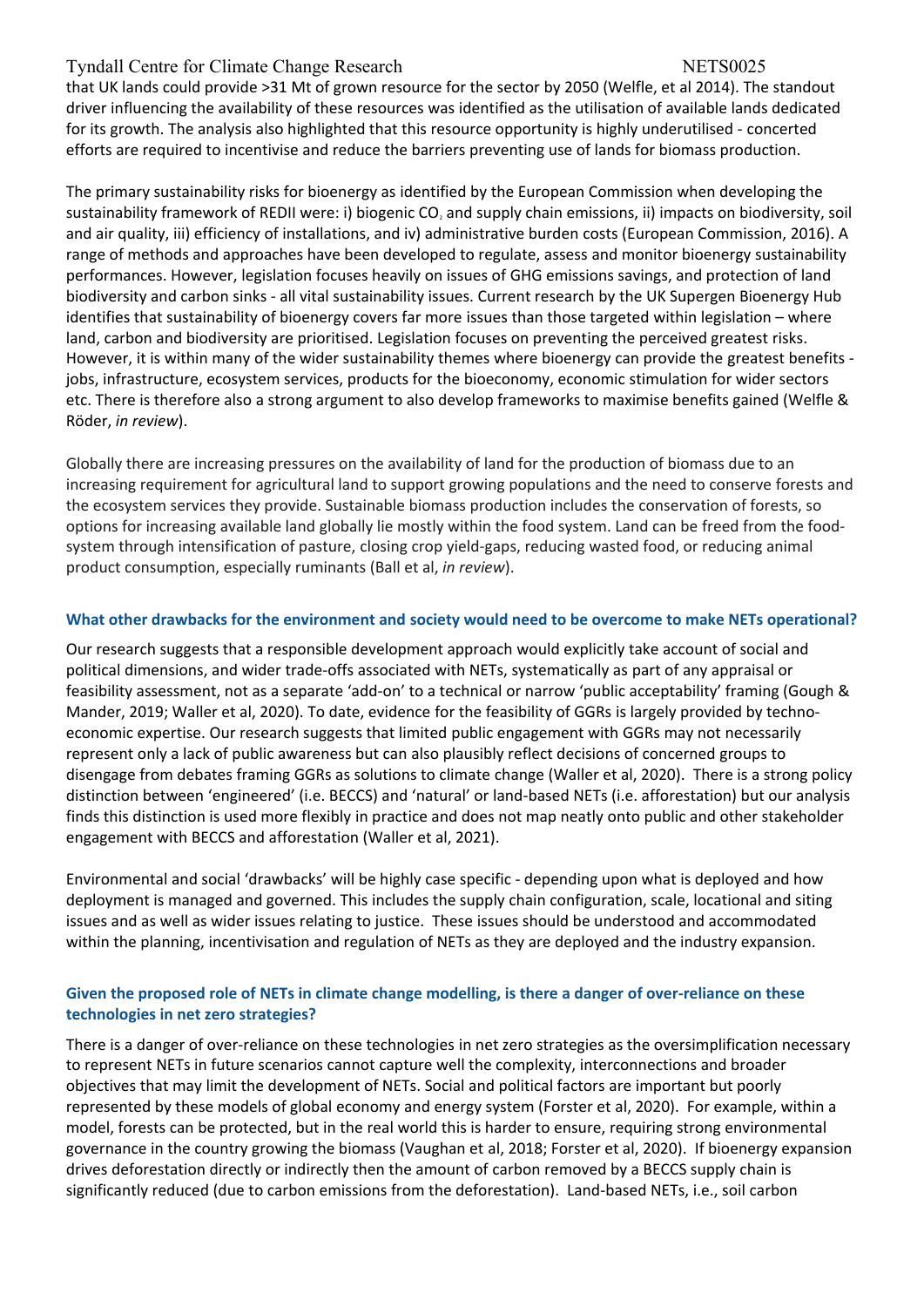sequestration, provide benefits beyond just cost and carbon (e.g. improved food security, reduced land degradation) tend to be poorly represented in these models.

The models that generate future emission scenarios are useful but should be used together with other sources of information - particularly those that provide insights on the social and political feasibility of NETs (Forster et al, 2020; Waller et al, 2020).

# **How should the UK Government support the further development of NETs?**

We identify 5 ways to support the further development of NETs.

- Ensure suitable monitoring, reporting and verification mechanisms are in place to deliver sustainable biomass (for use in BECCS) (Forster et al, 2020; Clery et al, 2021).
- Design policy mechanisms that take into account the full life cycle emissions of NETs and incentivise those that deliver carbon removal (Garcia Freites et al, 2020; Clery et al, 2021).
- Evaluate NETs against broader metrics than just cost and carbon. The co-benefits of different NETs may provide development and deployment opportunities as well as potential compromises (Forster et al, 2020). Consideration of co-benefits may align better with broader societal objectives (e.g., biodiversity, health and well-being).
- Be cautious about the distinction between 'engineered' and 'natural' NETs as there are direct overlaps (e.g., forestry and agricultural residues) (Vaughan et al, 2018). Public and other stakeholder engagement with the two types is more flexible than the current policy framing (Waller et al, 2021).
- Defining the role of NETs in wider decarbonisation efforts through a coordinated strategy will limit the risks of over-reliance on NETs and any unwanted emissions reduction inaction.

# The Government has indicated it will publish a Biomass Strategy in 2022, including the role of BECCS. What **should be included in this strategy?**

Research carried out by the UK Supergen Bioenergy Hub in collaboration with BEIS and DfT identified the following key issues that should be included in the upcoming UK Bioenergy Strategy (Welfle, Holland, Donnision, Thornley, 2020):

- Incorporate natural capital and ecosystem services perspectives within UK bioenergy resource models and future scenarios.
- Strategy to engage with the human actors that are essential to the success of the future UK bioenergy sector. For example, with landowners/ managers who will be key for the increased production of dedicated biomass resource for energy in the future.
- Analysis of the future dynamics of the bioenergy sector and biomass resources. Mapping how use of biomass resources may evolve over short, medium and long timeframes, and the forms of bioenergy that will be required as other renewable/ legacy energy technologies change over timeframes.
- Vital to ensure there is a cross-Government department bioenergy strategy, working together to promote resource production/ mobilisation and bioenergy generation.

*October 2021*

# **References**

Ball et al (*in review*) C-LLAMA v1.0: traceable model for food, agriculture and land-use. *Geoscientific Model Development Discussions [preprint]* <https://doi.org/10.5194/gmd-2021-169>

Clery et al (2021) Bringing greenhouse gas removal down to earth: Stakeholder supply chain appraisals reveal complex challenges. *Global Environmental Change* <https://doi.org/10.1016/j.gloenvcha.2021.102369>

Donnison et al (2020) Bioenergy with Carbon Capture and Storage (BECCS): Finding the win-wins for energy, negative emissions and ecosystem services - size matters. *Global Change Biology Bioenergy* <https://doi.org/10.1111/gcbb.12695>